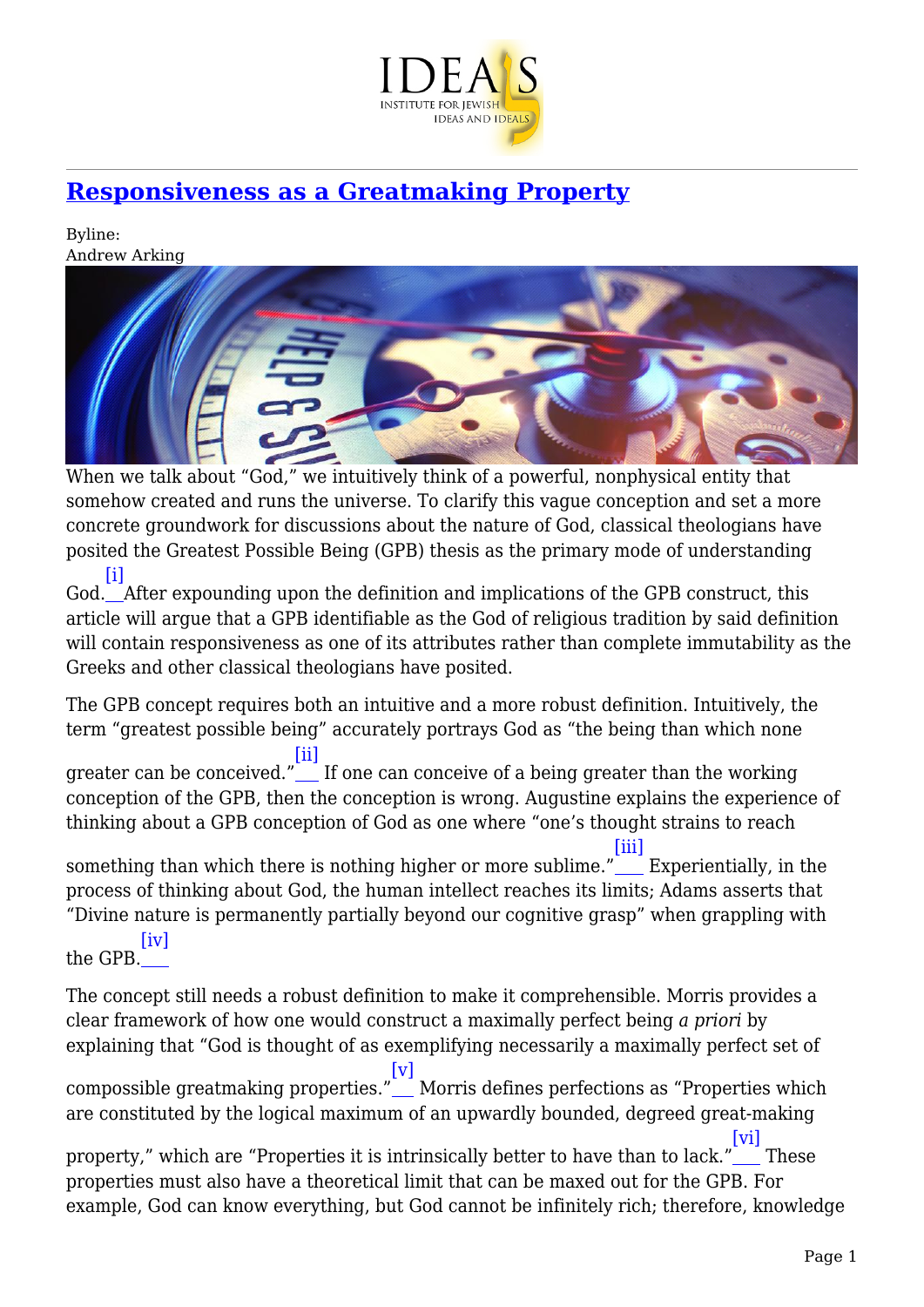

is a greatmaking property and wealth is not. The maximally perfect set of these properties thus has room for flexibility; people can disagree about which properties are optimal for God to have while still agreeing on the general GPB framework.

There are two different approaches to a God that can both lead to the belief in a GPB. Morris outlines an *a priorist* tradition, which "begins with a purportedly self-evident conception of God as the greatest possible being" and uses this "exalted yet simple

<span id="page-1-0"></span>conception of deity to entail all the divine attributes." An Anselmian theologian could [\[vii\]](#page-6-6) construct a GPB without ever leaving the ivory tower. In contrast, an *a posteriorist* approach builds from empirical and experiential facts to a conception of God. Morris argues that rather than "contrast[ing] starkly the God of faith with the God of reason, the God of history with the God of the academy, the God of Abraham, Isaac, and Jacob with the God of the

<span id="page-1-1"></span>philosophers," we can argue that these are one and the same.\_\_\_\_\_ Because the GPB is a [\[viii\]](#page-7-0) "proper object of religious devotion" due to its maximal perfection, religious individuals can [\[ix\]](#page-7-1)

<span id="page-1-2"></span>certainly worship such a being.

The hinge of this claim that the GPB is the God of religious traditions is that the GPB is worthy of our worship. If our notion of God was only pretty good, and the possibility of a

<span id="page-1-4"></span><span id="page-1-3"></span>GPB existed, then it would not be logical to worship the PDGB (Pretty Darn Good Being). [\[x\]](#page-7-2) However, if "we know that if there is a highest one, it deserves our fealty, not arbitrarily, but because of its perfections." [\[xi\]](#page-7-3) This move not only allows the GPB to be the God of religious traditions, but even more so argues that the GPB is the best candidate for the job.

With this in mind, I would like to shift to one specific greatmaking property, immutability, and analyze whether it belongs in the maximally perfect set of greatmaking properties, which belong to a GPB that is also the God of religious traditions. Morris asserts that "traditionally, the Anselmian description has been understood to entail that God is, among

<span id="page-1-5"></span>other things, omnipotent, immutable, eternal...". [\[xii\]](#page-7-4) Immutability is certainly a greatmaking property by definition; the question is if a GPB would possess this property or its competitor, responsiveness, in its maximally perfect set. Despite the philosophical tradition in favor of divine immutability, rejecting immutability would not pose a problem to Anselmian GPB construction. "The specific properties an Anselmian God must have are under-determined by the Anselmian formula and by the basic intuitions by means of which it

<span id="page-1-6"></span>is applied." [\[xiii\]](#page-7-5) So long as we can assert that responsiveness is preferable to immutability for religious observance or that immutability is not coherent, we can still uphold Morris's claim that the GPB is the God of religion.

<span id="page-1-7"></span>We must first analyze arguments for immutability to better understand its definition and implications. Relying on God's assertion to Moses that God's name is "I will be that which I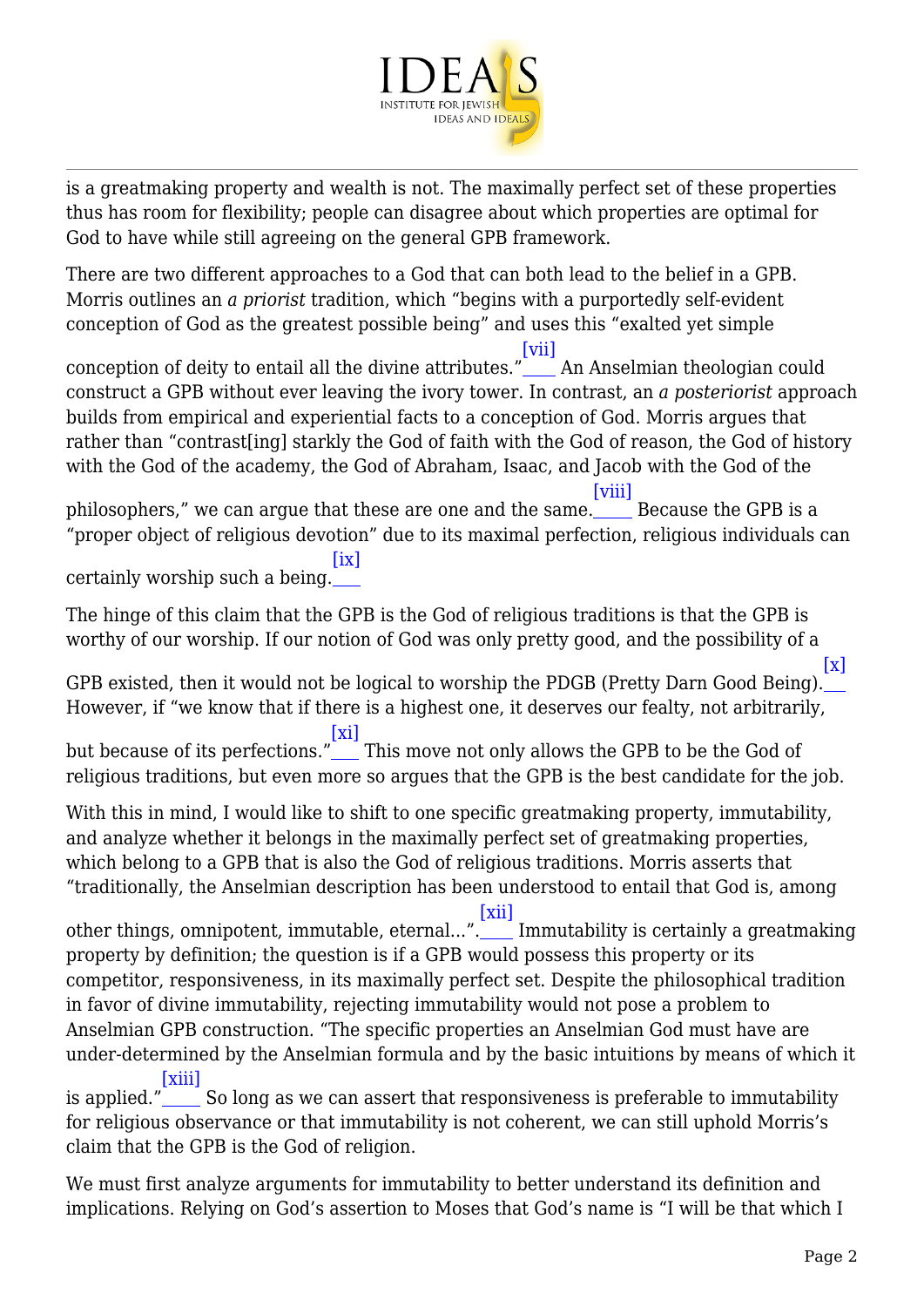

### [\[xiv\]](#page-7-6)

<span id="page-2-2"></span><span id="page-2-1"></span><span id="page-2-0"></span>shall be," Augustine argues that "a God who gave His very name as "I am" and is perfect must be the perfect case of being. *But what can change is not a perfect case of being*: it does not have its being so securely that it cannot cease to be what it is." [\[xv\]](#page-7-7) Since the perfect form of being is immutability, God, who engages in this process of being, must do so in a perfect way, and therefore is immutable. Boethius argues for divine timelessness along similar lines: "Temporal beings no longer live the past parts of their lives. They do not yet live the future parts of their lives." [\[xvi\]](#page-7-8) Under the premise that these are both defects, God must have "no past or future. What has no past or future does not change." [\[xvii\]](#page-7-9) Classical philosophers thus believe God cannot change for better or for worse because even improving is an imperfection in the state of being for these philosophers. Such assertions are validated in the Jewish tradition as well. Malachi quotes a prophecy from God in which God asserts; "I am the LORD; I have not changed." [\[xviii\]](#page-7-10) Maimonides hones in on this verse in his *Guide for the Perplexed,* where he asserts that "[God] is immutable in every respect, as He expressly declares, 'I, the Lord, do not change;' i.e., in Me there is not any change whatever." Similarly, Rabbi Abraham ibn Ezra responds [\[xix\]](#page-7-11) harshly when the Bible says that "God renounced the punishment God had planned to bring upon God's people" following the sin of the Golden Calf, which seems to imply that God changed God's mind about the punishment. Ibn Ezra emphatically declares "God forbid  $\lceil xx \rceil$ that Hashem should repent! No, the Torah is merely speaking in a language that human beings can understand!" Clearly, the intuitive objection against divine mutability of any [\[xxi\]](#page-7-13) form influenced some of the greatest biblical commentators.

<span id="page-2-6"></span><span id="page-2-5"></span><span id="page-2-4"></span><span id="page-2-3"></span>However, despite the tradition in favor of Divine immutability, there are several philosophical objections to divine immutability, including that of Norman Kretzmann:

- 1. If God is omniscient, God knows what time it is now.
- 2. What time it is now is constantly changing.
- 3. What God knows is constantly changing. (First, He knows that it is now *t* and not now *t*+1; later He knows that it is now *t*+1 and not now *t*.)
- <span id="page-2-7"></span>4. God is constantly changing.  $\vert$ xxii $\vert$

The primary objection to this is that God does not need to know directly what time it is now;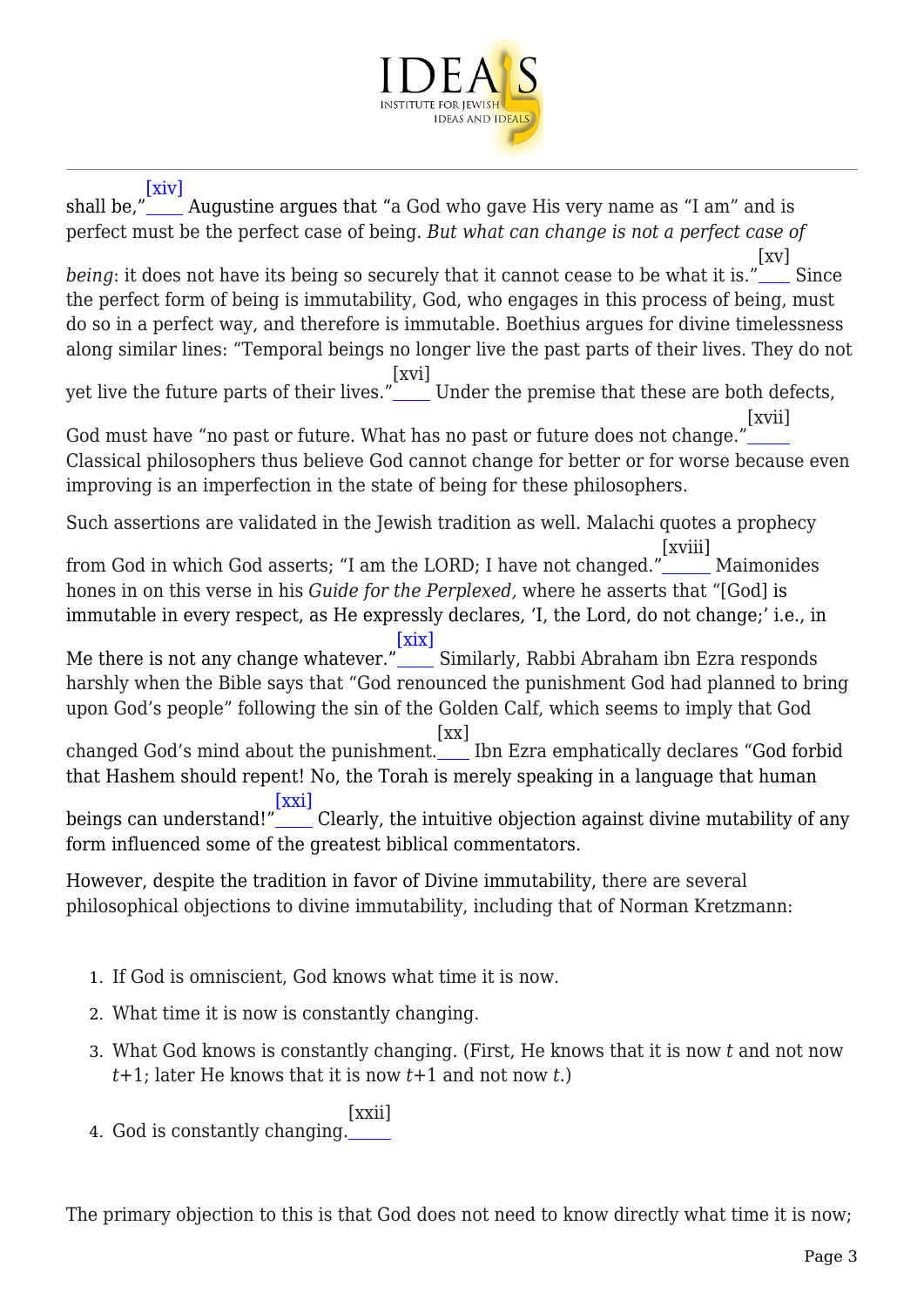

rather, the timeless God knows what humans know the present time to be, at all times. The discussion on this objection extends far beyond the scope of the paper, but it introduces complexity into the concept of immutability from a purely philosophical standpoint without even invoking religious experience.

However, the most important objection to immutability and argument in favor of responsiveness is that a robust religious tradition which believes in a human's ability to have a dynamic relationship with God must allow for modifications to Divine immutability. This need not reject all forms of immutability. One can argue that God possesses timeindexed attributes, that it is always true that at time X God does Y. But this does necessarily reject the Augustinian and Maimonidean notion of perfect being as described above, which refuses to allow God to change at all. Thus, "responsiveness" could be comprised of preordained responses of an immutable God rather than pure reactions to events as open [\[xxiii\]](#page-7-15)

<span id="page-3-0"></span>theism posits. Either way, responsiveness means that God's behaviors and actions can vary over time (even if God is not intrinsically changing). Being in a dynamic, loving relationship demands that God's actions change over time in accordance with a person's actions and state of mind. It could be preordained in that since God has foreknowledge of a person's actions and states of mind, God could eternally have time-indexed responses to

<span id="page-3-1"></span>each person. However, these specific actions are always tailored to respond to the [\[xxiv\]](#page-7-16) [\[xxv\]](#page-7-17)

<span id="page-3-2"></span>person in his/her present state.

<span id="page-3-3"></span>Responsiveness also has a place in religious traditions. The Bible raises several cases where God regrets a decision or changes God's mind. For example, in Genesis, God "regrets that God created humankind." [\[xxvi\]](#page-7-18) God's attitude toward humanity seems to change in response to humanity's free choice to sin. The Akeidat Yitzhak, a fifteenth-century Spanish rabbi, explains that Divine regret

is a re-consideration of one's plans and attitudes based on a changed set of circumstances … it is an admission that one had erred in one's assessment of the facts which one's promise had been based on. *A changed attitude then becomes an act of wisdom, a rejection of*

<span id="page-3-4"></span>*foolishness*. [\[xxvii\]](#page-7-19)

Of course, this is not to imply that God erred in original judgment and plan. Rather, "when the Bible describes God as having reconsidered, it tells us that God continued to desire that He could carry out what He had originally planned, but what had now become impossible

<span id="page-3-5"></span>due to the conduct of the other half of the partnership between God and Man.' [\[xxviii\]](#page-7-20) The preservation of free will demands a God who can change God's attitudes and actions in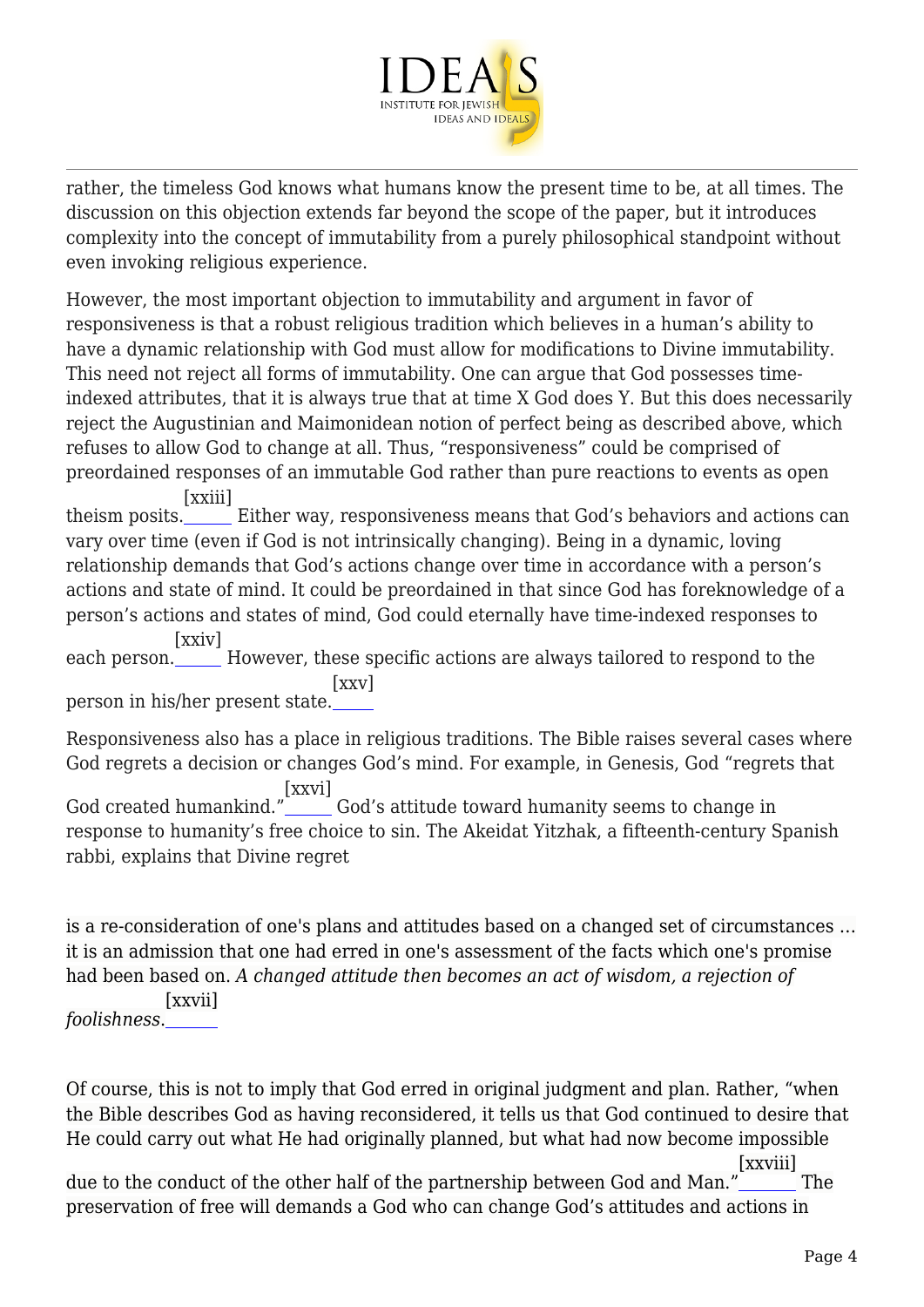

response to human choices. Thus, the language of regret can still apply to God, who is "saddened" in having to resort to the alternative plan even though God knew it would happen all along. As such, we can still preserve a perfect but responsive God at all moments in time: when the circumstances change, the most perfect God responds perfectly to those changes to remain perfect for each specific moment.

Similarly, Rabbi Nachman of Bratslav uses this verse to argue that God feels emotion, so to

<span id="page-4-0"></span>speak, in response to human actions.\_\_\_\_\_\_ He writes that "We find, therefore, that if there is [\[xxix\]](#page-7-21) any misfortune or harsh decree affecting [the world], then certainly the joy of the Holy One is lessened, as in, 'He grieved in His heart.'<sup>26</sup> As the Sages taught: When a person sins, what [\[xxx\]](#page-7-22)

<span id="page-4-1"></span>does the *Shekhinah* [God] say? 'My head is heavy! My arms are heavy!"'  $\sum_{n=1}^{\infty}$  The notion of a responsive God provides a model for religious experience where God deeply cares about our actions, rejoicing in our successes and lamenting our failures.

This concept of a responsive, dynamic God allows for some of the most important elements of religion, including Divine action and a personal God. For God to act in history, this requires that God not act the same way in all times, implying that God acts in relation to the world in a time-dependent manner, either through actual mutability or time-indexed immutability. William Mann provides an example from the Ten Plagues in Exodus: At time  $\bm{{\mathsf{t}}}_1$ , God willed that there be locusts in Egypt; at time  $\bm{{\mathsf{t}}}_2$ , God willed that there be neither locusts

<span id="page-4-2"></span>nor darkness; and at time  $\bm{{\mathsf{t}}}_3$ , God willed that there be darkness.\_\_\_\_\_ Such a proposition [\[xxxi\]](#page-7-23) contradicts the Augustinian notion of divine immutability, which would claim that God is timeless and remains the same at all times. Yet, for religions that believe that God intervenes in a temporal world and speaks to temporal beings, they must concede this point. Even more powerful is the notion of a personal God. The Old Testament emphasizes how God has a close relationship with each person. Performing good deeds strengthens one's

<span id="page-4-4"></span><span id="page-4-3"></span>connection to God, sinning weakens it. [\[xxxii\]](#page-7-24) The Bible asserts that God provides reward [\[xxxiii\]](#page-7-25)

and punishment commensurate with one's actions;\_\_\_\_\_\_ that God listens to prayers and [\[xxxiv\]](#page-8-0)

<span id="page-4-5"></span>responds to them; that God comforts us in our pain and cares for us when we are [\[xxxv\]](#page-8-1)

<span id="page-4-6"></span>vulnerable and downtrodden. One of the most poignant elements of religious experience is repentance. A person can change his/her ways, and ask God for forgiveness; Jewish tradition asserts that God responds to true acts of repentance by turning past sins [\[xxxvi\]](#page-8-2)

<span id="page-4-7"></span>into merits. A GPB of religious experience has personal relationships and therefore must be responsive; an immutable being in such a circumstance would not be as great as one who responded and could engage in dynamic relationships with people.

A potential solution that saves divine immutability while sustaining religious experience rests on a metaphor taught by Rabbi David Aaron, founder and teacher at Yeshivat Orayta,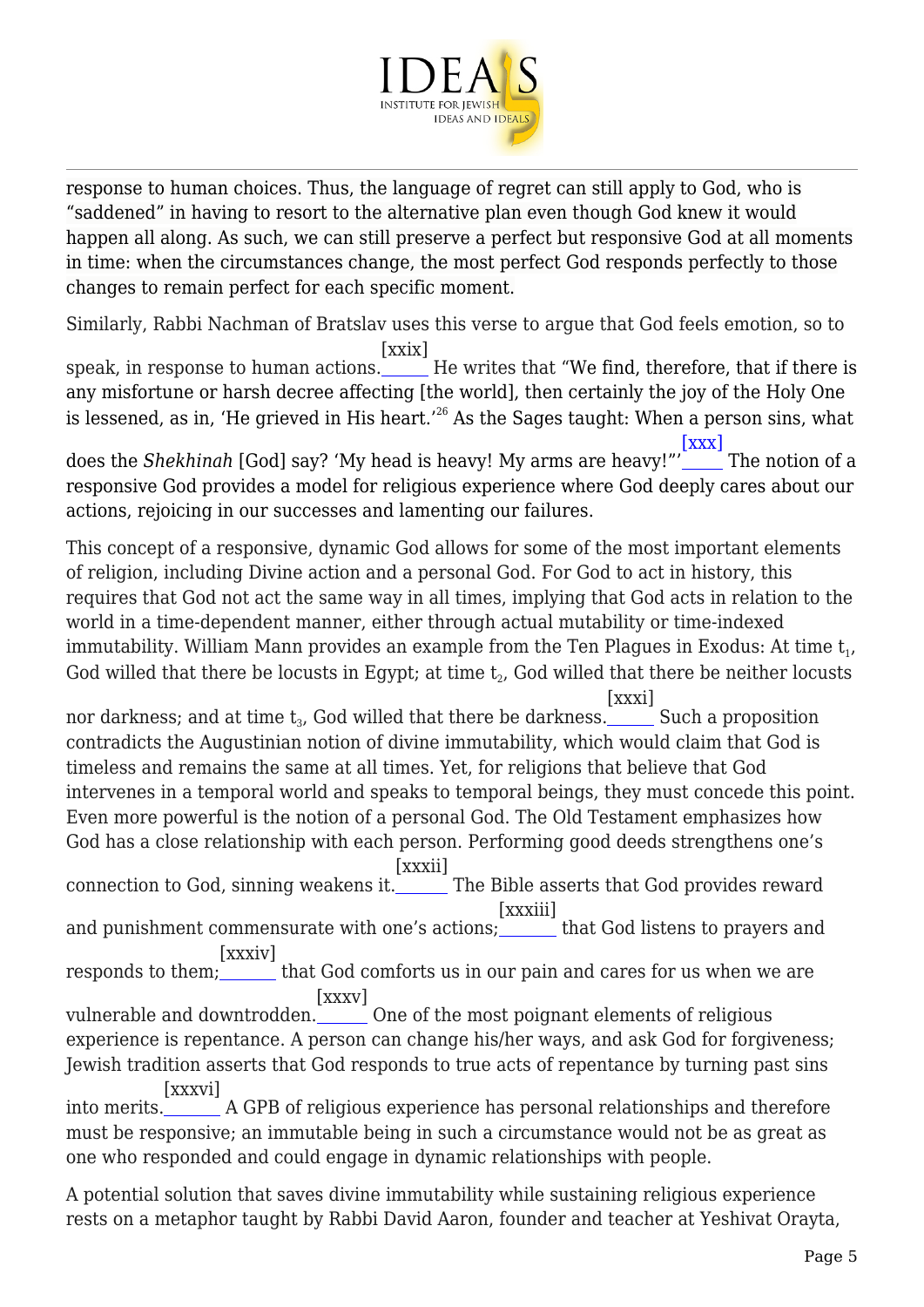

an Orthodox Jewish learning institution in Jerusalem for American gap-year students. Rabbi Aaron would tell his classes that there is music in the room and fall silent as the students looked at each other, not hearing anything. Rabbi Aaron would continue and explain that there are radio waves constantly moving through the room. If one would just have the right equipment and tune to the correct frequency, s/he would be able to experience the music that had been in the room all along. So too with God, if one views God's will as constantly flowing, we just "tune in" to different aspects of God through our various actions. God is always immutable; we just experience God differently at different times because we access [\[xxxvii\]](#page-8-3)

<span id="page-5-0"></span>God in different ways. For a Christian example, one can argue for immutability even in the act of incarnation by asserting that "God was eternally ready to be incarnate, and eternally had those experiences of the earthly Christ which the Incarnation makes part of his life. Through changes in Mary and the infant she bore, what was eternally in God

<span id="page-5-1"></span>eventually took place on earth." [\[xxxviii\]](#page-8-4) God's essential will and presence is constant and immutable while its earthly manifestation changes in accordance with human actions.

Yet, this approach fails to truly comprehend the nuances of a relationship of love between God and humans that forms the foundation for religious experience. Cobb and Griffin, in arguing for God as responsive love, assert that "responsiveness includes a sympathetic

<span id="page-5-2"></span>feeling with the worldly beings." [\[xxxix\]](#page-8-5) For God to perfectly engage in loving relationships, God must possess "sympathetic compassion" for the other. An ideal relationship transcends "active goodwill"; it entails truly caring for the other and remaining sensitive and present

<span id="page-5-3"></span>through all circumstances. For something like repentance to truly have religious  $[x]$ significance, it must entail a change in the individual and a response from God, a repair in this mutual relationship. The music metaphor does not adequately provide meaning to this process, because this relationship is one-sided: The penitent could change what aspect of God s/he accesses, but no mutual transformation occurs. This would be a flaw in the relationship, and as such, Divine responsiveness is a property that should replace immutability in the maximally perfect set of properties that the GPB would have to validate Morris's claim that the GPB is the God of religion.

## **Bibliography**

"A Living Library of Jewish Texts." Sefaria. Accessed Jan 12, 2020. [www.sefaria.org/](http://www.sefaria.org/).

Adams, Marilyn McCord, and The Society of Christian Philosophers. "Fides Quaerens Intellectum: St. Anselm's Method in Philosophical Theology." *Faith and Philosophy* 9, no. 4 (1992): 409–35. [https://doi.org/10.5840/faithphil19929434.](https://doi.org/10.5840/faithphil19929434)

Chignell, Andrew and Daniel Rubio. "Religion and Reason." Lectures at Princeton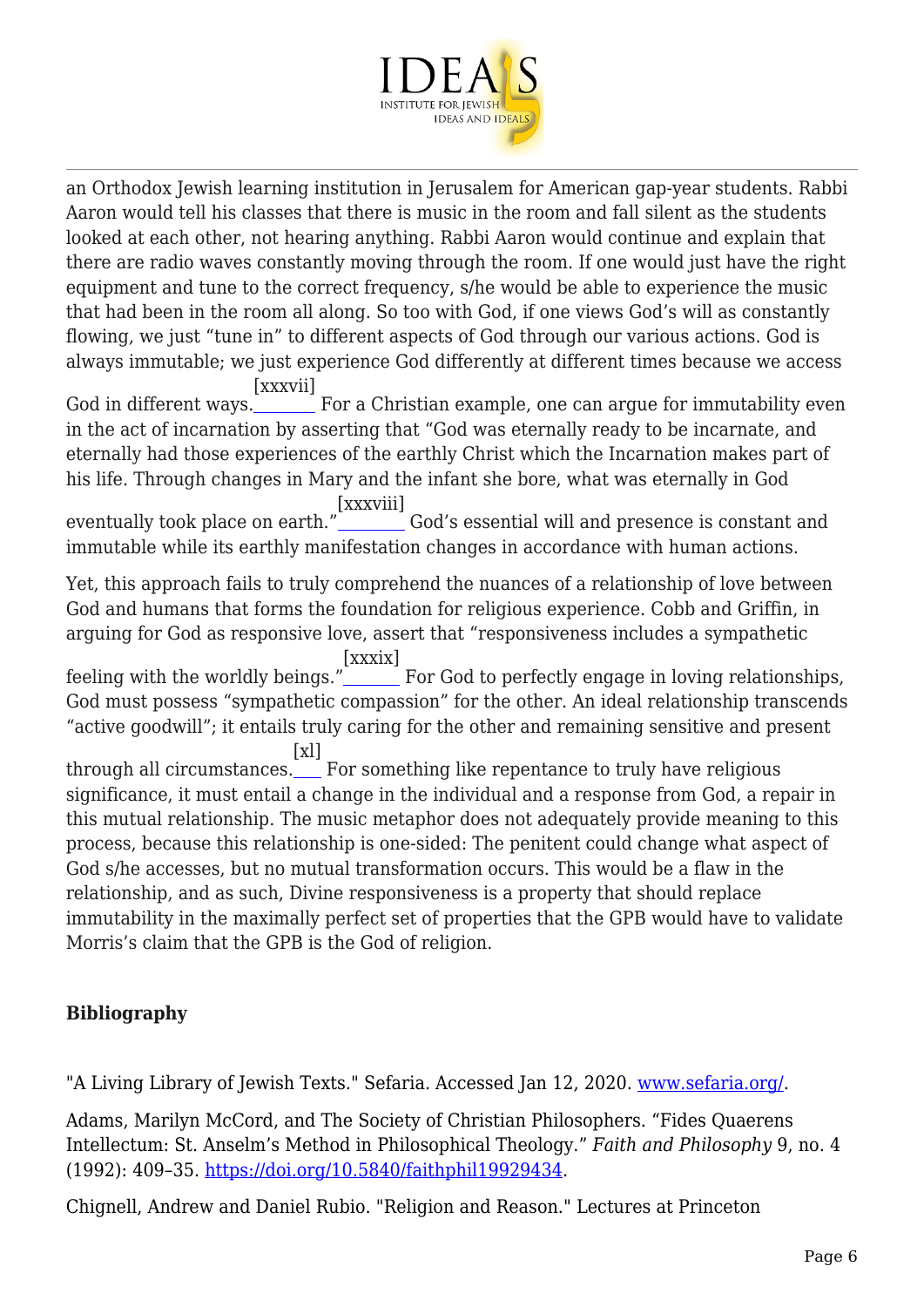

University, Sep.–Dec. 2019. Notes by Andrew Arking.

Cobb, John B. and David R. Griffin, "God is Creative-Responsive Love" in *Process*

*Theology: An Introductory Exposition.* Philadelphia: Westminster Press, 1976.

Johnston, Mark. "Process Panentheism" in *Saving God: Religion after Idolatry*.

Princeton: Princeton University Press, 2009.

Leftow, Brian. "Immutability." In *The Stanford Encyclopedia of Philosophy*, edited by Edward N. Zalta, Winter 2016. Metaphysics Research Lab, Stanford University, 2016. <https://plato.stanford.edu/archives/win2016/entries/immutability/>.

Mann, William E. *God, Modality, and Morality*. Oxford University Press, 2015. <https://doi.org/10.1093/acprof:oso/9780199370764.001.0001>.

Morris, Thomas V. "The God of Abraham, Isaac, and Anselm." *Faith and Philosophy* 1, no. 2 (1984): 177–187.

## **Acknowledgments**

 I would like to acknowledge Professors Chignell and Rubio for an excellent and thought-provoking course that has enhanced the way I think about and discuss my religious faith. I would further like to thank my teachers from Yeshivat Orayta for giving me feedback on these ideas, including Rabbi David Aaron for his teachings. Finally, I would like to appreciate Izzy Zaller for his conversations and for clarifying my understanding of many important topics.

### **Notes**

<span id="page-6-0"></span>[<sup>\[</sup>i\]](#page-0-0) Andrew Chignell, "Religion and Reason," 9/16/19.

<span id="page-6-1"></span>[<sup>\[</sup>ii\]](#page-0-1) Anselm, *Proslogion* 2, quoted in "Religion and Reason" lecture notes, 9/16/19.

<span id="page-6-2"></span>[<sup>\[</sup>iii\]](#page-0-2) Augustine, *De Doctrina Christiana* I,vi,6-vii, 7, quoted in "Religion and Reason" lecture notes, 9/16/19.

<span id="page-6-3"></span>[<sup>\[</sup>iv\]](#page-0-3) Adams and The Society of Christian Philosophers, "Fides Quaerens Intellectum." 410.

<span id="page-6-4"></span>[<sup>\[</sup>v\]](#page-0-4) Morris, "The God of Abraham, Isaac, and Anselm." 178.

<span id="page-6-6"></span><span id="page-6-5"></span>[<sup>\[</sup>vi\]](#page-0-5) Morris. 184.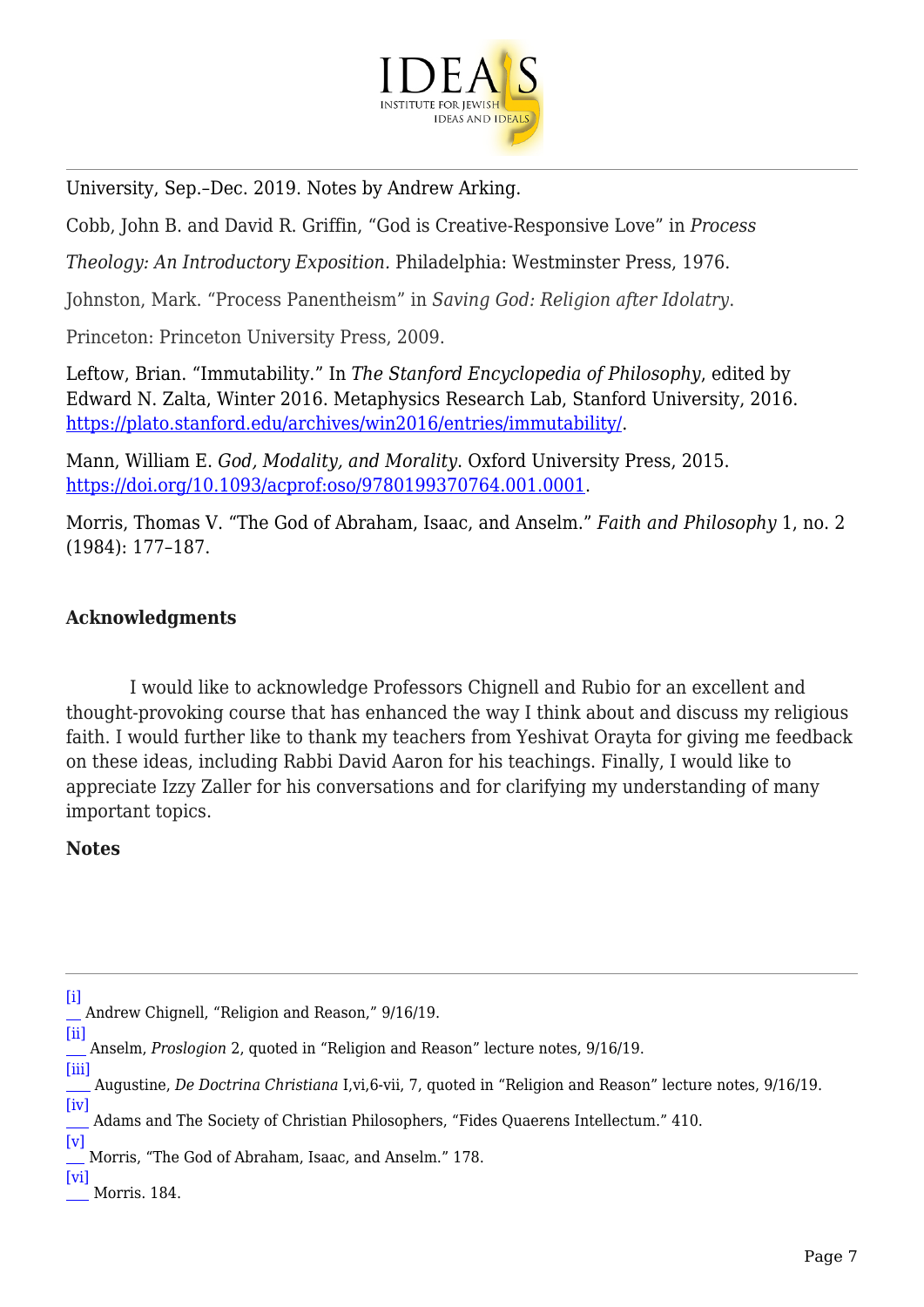

```
[vii]
    Morris. 177.
[viii]
     Morris. 177.
[ix]
    Morris. 185.
[x]
    Chignell, 9/16/19.
[xi]
     Johnston, "Process Panentheism." 195.
[xii]
    Morris, "The God of Abraham, Isaac, and Anselm." 178.
[xiii]
     Morris. 186.
[xiv]
      Exodus 3:14.
[xv]
    Leftow, "Immutability."
[xvi]
     Leftow.
[xvii]
     Ibid.
[xviii]
       Malachi 3:6.
[xix]
      Maimonides, Guide for the Perplexed Part 1, Chapter 11. www.sefaria.org.
[xx]
     Exodus 32:14.
[xxi]
      Ibn Ezra on Exodus 32:14. www.sefaria.org
[xxii]
      Kretzmann quoted in Leftow.
[xxiii]
       Daniel Rubio, 11/25/19.
[xxiv]
      Ibid.
[xxv]
      An allusion to Genesis 21:17: "God heard the cry of the boy [Ishmael], and an angel of God called to
Hagar from heaven and said to her, "What troubles you, Hagar? Fear not, for God has heeded the cry of the
boy in his present state." The Talmud (Rosh Hashana 16b) learns from this verse the general principle that
God judges a person according to his/her present state.
[xxvi]
       Genesis 6:6.
[xxvii]
        Akeidat Yitzhak 11:1.
[xxviii]
       Ibid.
[xxix]
       This may not be embodied emotions like humans possess, but God does change attitudes and actions
based on our decisions.
[xxx]
      Talmud Sanhedrin 46a. Likutei Moharan 5. www.sefaria.org
[xxxi]
      Mann, God, Modality, and Morality.
[xxxii]
        Maimonides, Laws of Repentance Chapter 7.
[xxxiii]
        Deuteronomy 11.
```